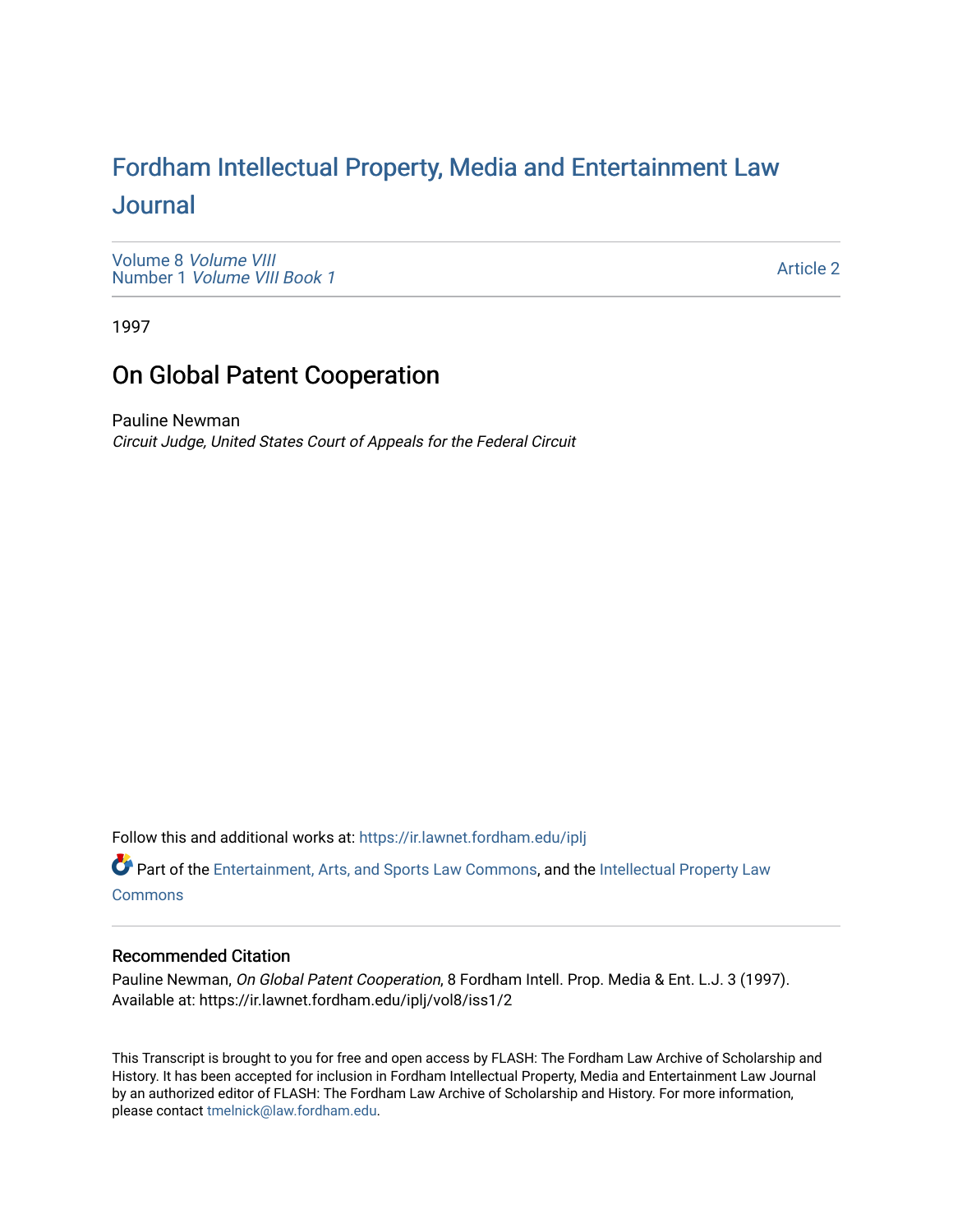# On Global Patent Cooperation

### The Hon. Pauline Newman\*

I commend Fordham Law School for this excellent program and for the distinguished group of participants who are here. This international conference recognizes that industrial and intellectual property issues do not stop with national borders. I want to explore with this influential audience just how far it may be possible to reach across these borders.

The program today deals with comparisons of the laws of patent grant and patent enforcement. With the mature national patent systems that have been achieved among the nations here represented, it is time to move beyond the issues of patentability in the national patent offices. A reasonably harmonized system of national patents is not much use unless there also is a reasonably consistent and economically available system of judicial interpretation and enforcement.

The interpretation of national and regional patents and the availability of infringement remedies in the world market are of vital importance to international business. Increased international enforcement actions appear inevitable—at least among the major industrial nations here represented. The practical knowledge of what is enforceable in other countries sometimes is gleaned with surprise. The surprise of American patentees seeking to enforce their patents overseas is, however, far outweighed by the shock of foreign patentees who confront our legal system for the first time. So as we work toward conforming the international patent granting practices, I encourage you to think creatively about new approaches to international litigation: both in the interpretation of patent rights and in enforcement practices.

<sup>\*</sup> Circuit Judge, United States Court of Appeals for the Federal Circuit. A version of this Address was delivered on April 3, 1997, at the Fifth Annual Conference on International Intellectual Property Law and Policy at Fordham University School of Law. Footnotes were supplied by the *Fordham Intellectual Property, Media & Entertainment Law Journal*.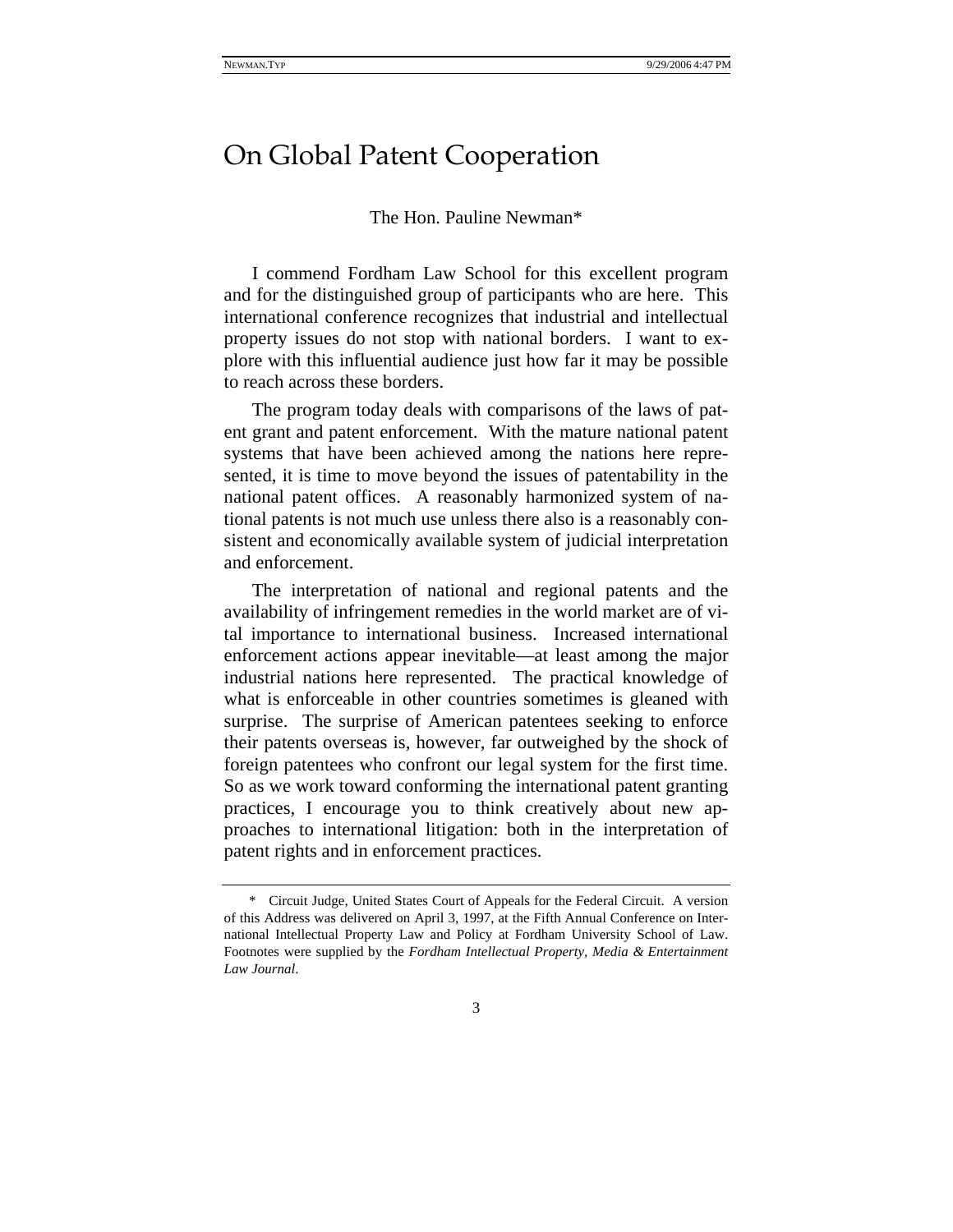#### 4 *FORDHAM INTELL. PROP. MEDIA & ENT. L.J.* [Vol. 8:3]

The patent laws of the industrialized nations have much in common—as they should, if there is truth in the fundamental economics of the system of patents. Yet when disputes arise, they often take us into the gray areas where there is inadequate precedent or where small differences in the facts can affect the result. We see this particularly today in the many aspects of computers and software, and in biotechnology, with its social and ethical as well as legal complexities. It is usually at the nuanced edges that differences in national law and social policy can affect the judicial viewpoint. As a result, there can be different enforcement opportunities and different outcomes in different countries. In such a case all our efforts at harmonization of the laws of patentability are overshadowed by the realities of decision-making power.

The similarities in the economic philosophy underlying all patent systems have produced quite similar bodies of national law. This community of interests has enabled the various international treaties that have smoothed many of the edges, to mutual benefit. But it's the differences that must be comprehended by international business, as the program today recognizes. So it is important for the patent user community not only to know the law, but to understand the policy principles that can affect the judicial outcome. As you well know, it is not just what judges decide that affects commercial relationships, but what you think they might decide if given the chance.

The fruitful collaboration that the various patent offices have achieved in recent years opens the door for the first time to the possibility of uniformity in judicial decisions, whether through judicial collaboration or, more effectively—and this is my theme for today—through an international court convened for that purpose. I sometimes wonder if we have been lulled into thinking that there will result uniformly viewed and enforced patents in all countries if only we make a few minor changes in a few national laws, as reflected in today's harmonization debates.

Industry and governments recognize the technology dependence of the world economy. They understand the critical national interests in trade policy, and they understand that the products of intellectual property have become dominant factors in trade. They also understand that the interdependence among trading nations is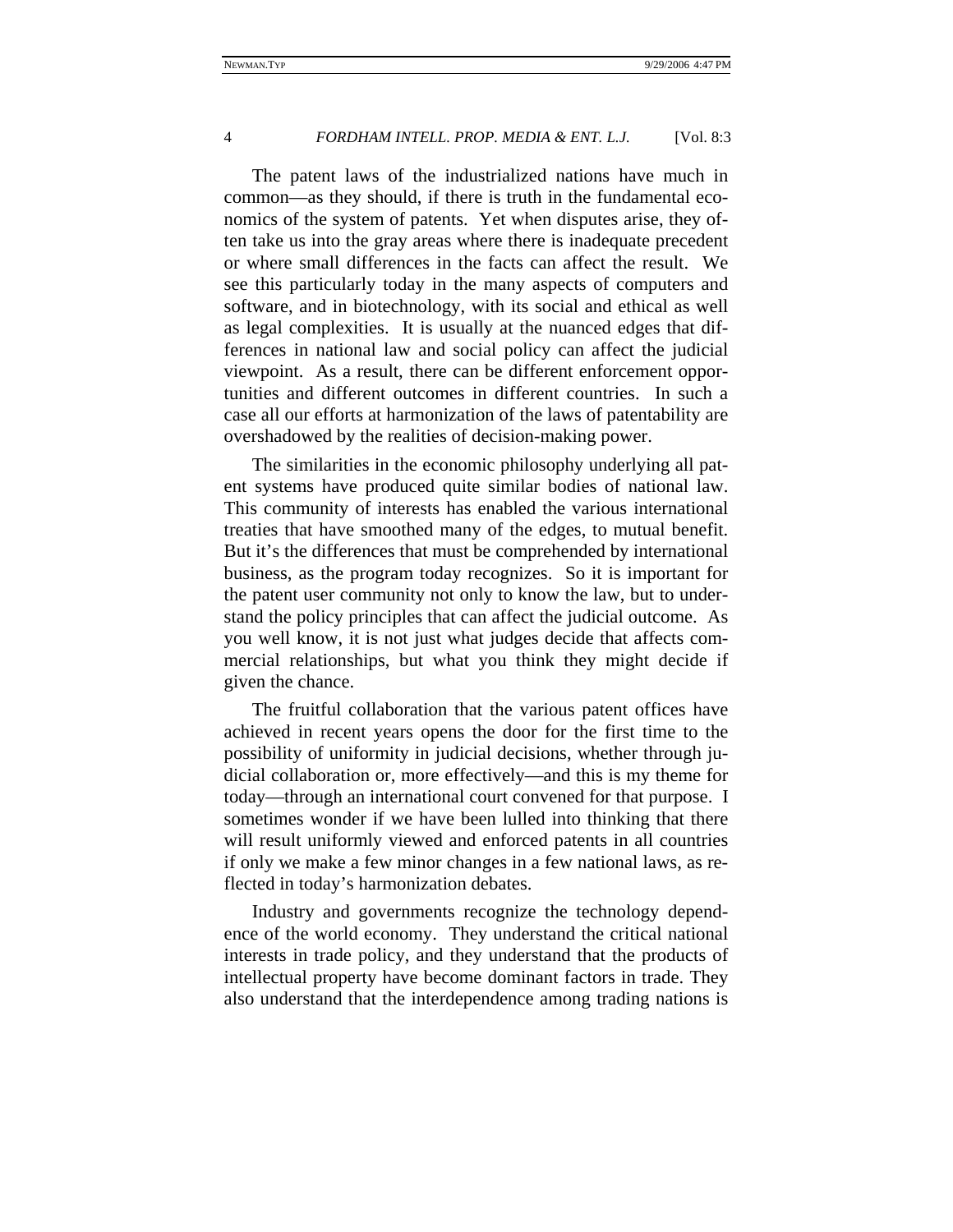#### 1997] *ON GLOBAL PATENT COOPERATION* 5

a powerful factor in world peace and the well-being of peoples.

We see these complex interests balanced in the  $GATT<sup>1</sup>$  and the  $TRIPS<sup>2</sup>$  and the NAFTA<sup>3</sup> treaties, in the new proposals of WIPO,<sup>4</sup> in the judicial outreaches that are being made by WIPO and among nations, and in the international leadership of so many of you here today. We see it in the changes that the new East European republics have made in their commercial laws and judicial systems during their rapid conversion to capitalism.<sup>5</sup> In addition, the judges who decide patent cases have been meeting together for some years—two years ago in the United States and last year in Stockholm.

Your program for these two days is probing some very important issues. I encourage you to go boldly and creatively, as you consider the comparative law not just of patenting, but of enforcement. As you discuss the implications of the Netherlands initiative and the other steps taken within the European Union, please also look to a wider future. There is no body of commercial law more international in impact, more heavily and constantly negotiated through international treaties and accommodated in international trade, or more blessed with a cohesive and talented international community of practitioners—as is here in this room—having its very own United Nations agency, and being in the forefront of trade relations at the highest levels of government.

But unless we have reasonable unanimity of national views of how patents are interpreted and enforced, the efforts toward harmonization of how patents are examined and granted can yield

<sup>1.</sup> General Agreement on Tariffs and Trade, Oct. 30, 1947, T.I.A.S. No. 1700, 55 U.N.T.S. 187.

<sup>2.</sup> Agreement on Trade-Related Aspects of Intellectual Property Rights, Apr. 15, 1994, Marrakesh Agreement Establishing the World Trade Organization, Annex 1C, 33 I.L.M. 1197 (1994).

<sup>3.</sup> North American Free Trade Agreement, Dec. 17, 1992, Can.-Mex.-U.S., 32 I.L.M. 289 (entered into force Jan. 1, 1994).

<sup>4.</sup> Convention Establishing the World Intellectual Property Organization, July 14, 1967, 21 U.S.T. 1770, 828 U.N.T.S. 3.

<sup>5</sup>*. See* Silke von Lewinski, *Copyright in Central and Eastern Europe: An Intellectual Property Metamorphosis*, 8 FORDHAM INTELL. PROP. MEDIA & ENT. L.J. 39 (1997) (paper presented on April 3, 1997, at the Fifth Annual Conference on International Intellectual Property Law and Policy at Fordham University School of Law) (surveying developments in Eastern and Central European intellectual property law).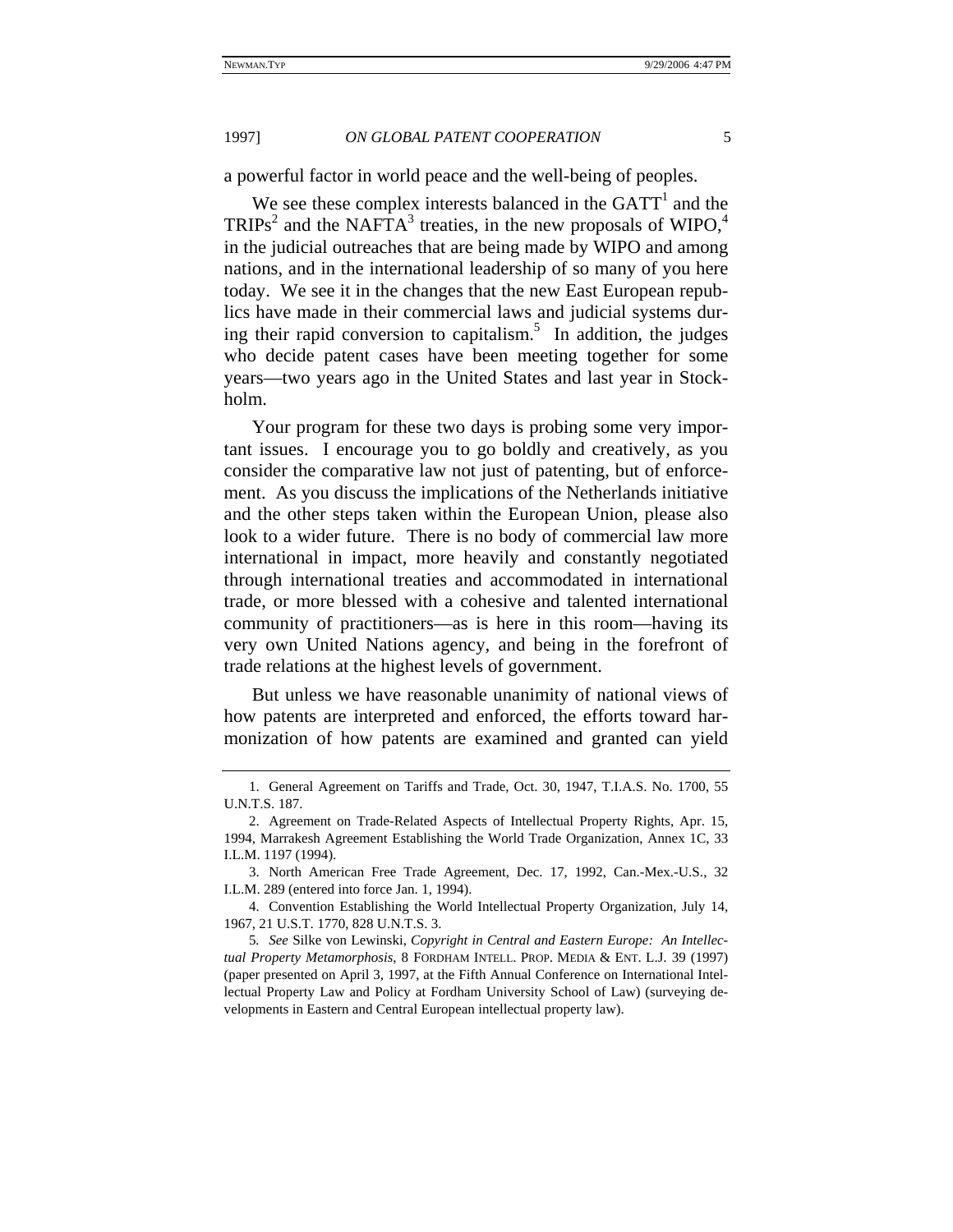### 6 *FORDHAM INTELL. PROP. MEDIA & ENT. L.J.* [Vol. 8:3

only an impractical delusion. We need to understand much more about the comparative law and judicial policies, and the relationships between the patent offices and the courts. We need to comprehend all of the factors and traditions: political, cultural, technological, and economic.

Despite all of these factors and their complexities, on review of specific cases that have been litigated in countries in addition to the United States, it seems to me that the differences in result and in analysis are no greater than the differences among the judges of the Federal Circuit. As the differences among our judges are being smoothed out—it is not always painless—it should be possible to smooth out most of the differences among nations.

From the viewpoint of technology policy or economic policy the differences are rarely dramatic. At present there are a few major policy differences centered on the products of genetic manipulation and the patentability of naturally occurring products; such differences would test the wisdom of my proposed world court. However, the major areas of patent litigation raise primarily economic, not social, issues.

National sovereignty is a powerful factor when suggesting an international tribunal. However, I propose a tribunal where nations do not yield their sovereignty; only citizens wishing to deal in the world marketplace with the benefit of multiple national patents would yield to a tribunal of judges from various nations. An incentive to do so might be provided by reduced filing or maintenance fees, for example, or by other incentives that might be chosen before disputes arise. The judges, in turn, would be selected at random from a cadre of decisionmakers experienced in intellectual property law and technology-based litigation. I recognize the difficulties in designing a satisfactory tribunal, but I suggest that the economic benefits would be sufficient to overcome the organizational obstacles.

The most serious obstacle is that there would have to be confidence that it is the law that is being enforced—and wisely and justly enforced—and not any particular national interest. Here, the communality of commercial law among commercial nations will come to the fore. Whether a nation's legal institutions are founded in the common law or the civil law tradition, an industrial econ-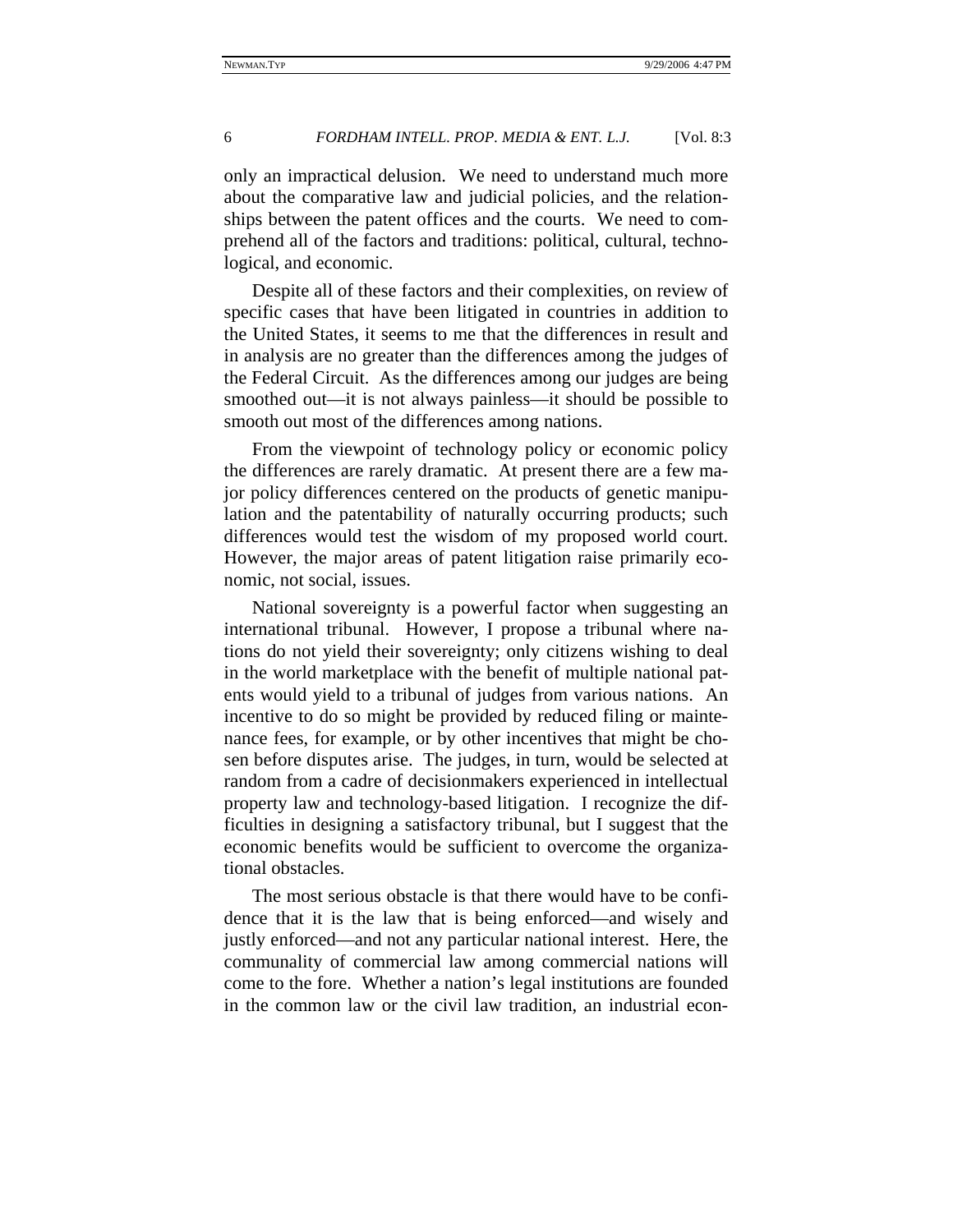# 1997] *ON GLOBAL PATENT COOPERATION* 7

omy is premised on effective laws of property and commerce. Although we are concerned here only with the laws of intellectual property, those laws are based on broad and generally uniform principles throughout the community of industrial nations.

The rules of commerce embody rules of law that are quite uniform among nations. I stress the rule of law. The term "rule of law" often is used in its broad sense of embodying the principles of representative government, implemented by legal systems and judicial institutions. The legal and judicial institutions that relate to patent-based innovation and other aspects of intellectual property are not different from those that serve the other purposes of a nation. The principles of the rule of law are essential to a competitive industrial economy. I see no insurmountable obstacles to the long-term goal of a universally applicable patent law, founded on basic economic principles, that transcends national barriers. With continuing coordination of patent examination and enforcement practices we may be able to achieve such a patent law, for nations are close to this goal in the copyright and trademark fields.

Those laws are not stagnant, and the ambitious steps toward world harmony are mirrored in advances in the concepts of dispute resolution. For example, some East European nations have taken the opportunity of conversion to capitalism to adopt innovative approaches, not only to the commercial aspects of economic growth, but also to the institutional and legal framework of an industrial economy. Thus we see, for example, a thriving commercial court in Russia. The idea of the commercial court is a matter of current controversy in the United States, where specialized commercial courts have recently been created in a few states—suggesting dissatisfaction with the powerful tradition of generalist courts in this nation. It was in this tradition that the Federal Circuit was set up as a generalist court, having many areas of jurisdiction in addition to patent cases.

It is interesting to think about whether consistent, just, and correct decisions of patent disputes are best obtained from generalist or specialized courts. I am not sure that we have yet answered that question. Several nations are considering whether to form courts to handle intellectual property disputes, and judges of many countries have discussed it with us. This is an ongoing question: one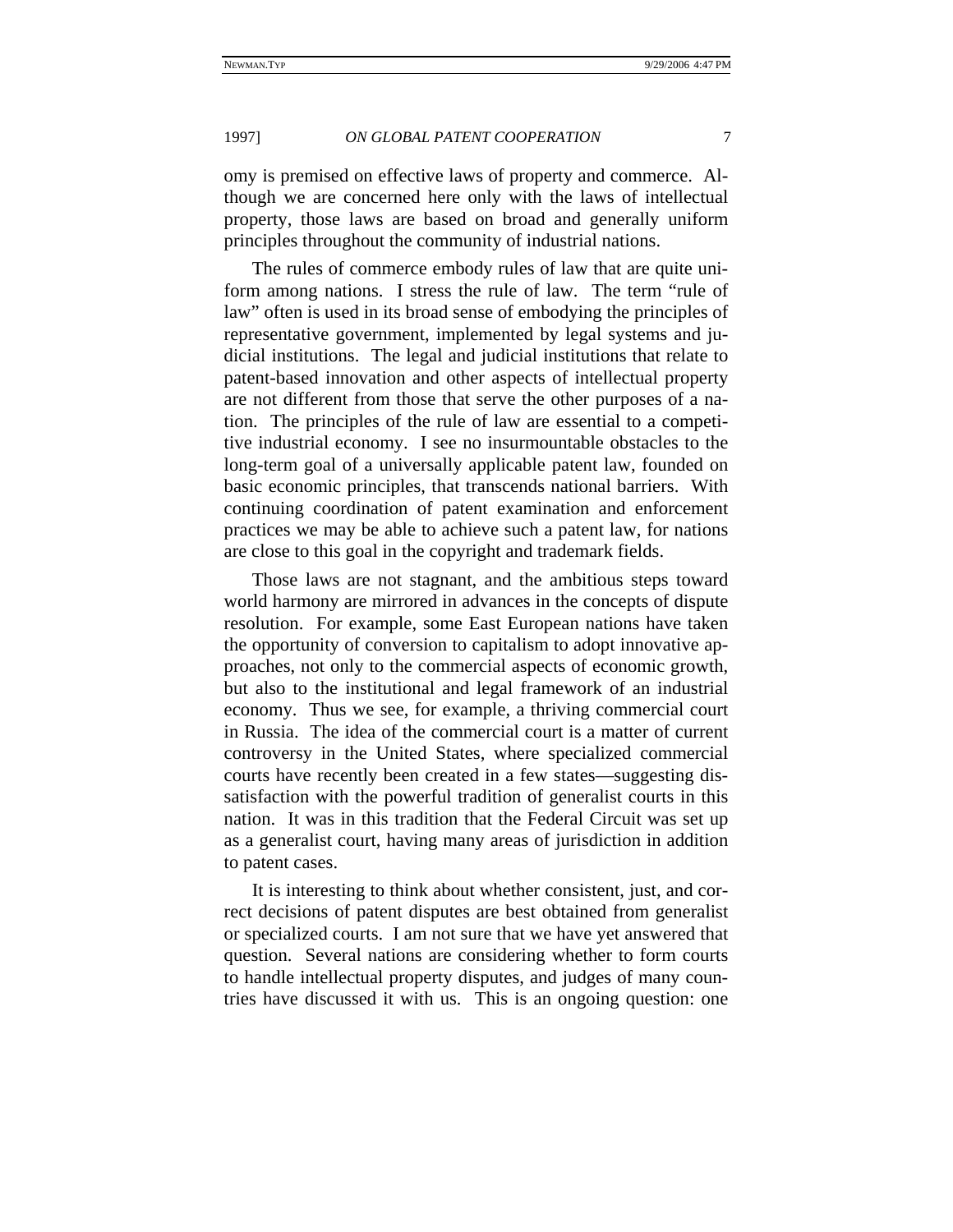## 8 *FORDHAM INTELL. PROP. MEDIA & ENT. L.J.* [Vol. 8:3]

whose answer could be coordinated with the concept of a special tribunal of international judges to handle intellectual property disputes.

The economic impact of legal systems and their judicial implementation is profound, although we seldom focus on it. Economics underlay the formation of the Federal Circuit: the perception that an inadequate legal system was doing economic harm to technology-based industry. The primary purpose of the formation of the Federal Circuit was to gain nationwide consistency by eliminating the divergence in the laws and judicial approaches of the regional circuit courts. By definition, a single court would have less divergence of views than would the twelve existing circuit courts. That is the least that would be achieved by a supranational court for patent cases.

Intellectual property law boasts a history of international cooperation that is unique in its development. When the call arose many years ago for international coordination and simplification in the cost and complexity of creating an international patent estate, it was perhaps premature to hope that coordinated patent filing would eventually lead to coordinated patent enforcement. The Patent Cooperation Treaty,<sup>6</sup> the first attempt at reducing the cost of the patent application process, did not deal with patent enforcement or even with patent harmonization. But it was part of the long-term vision of the originators of that concept, and I suggest that it is time to consider whether the possibility can bear fruit.

The nation-by-nation litigation that we now see, and that appears to be increasing, is reminiscent of the circuit-by-circuit litigation that existed before the Federal Circuit was formed. I draw on our experience, in suggesting that greater international certainty may be achieved in investment and trade decisions, in the interest of all nations, were there an effective and affordable mode of international dispute resolution.

Legal systems constitute a form of national policy, and an international legal system, even in the narrow realm of intellectual property law, would implicate fundamental national policies. To

<sup>6.</sup> Patent Cooperation Treaty, Washington, D.C., June 19, 1970, 28 U.S.T. 7645, 1160 U.N.T.S. 231 (entered into force Jan. 24, 1978).